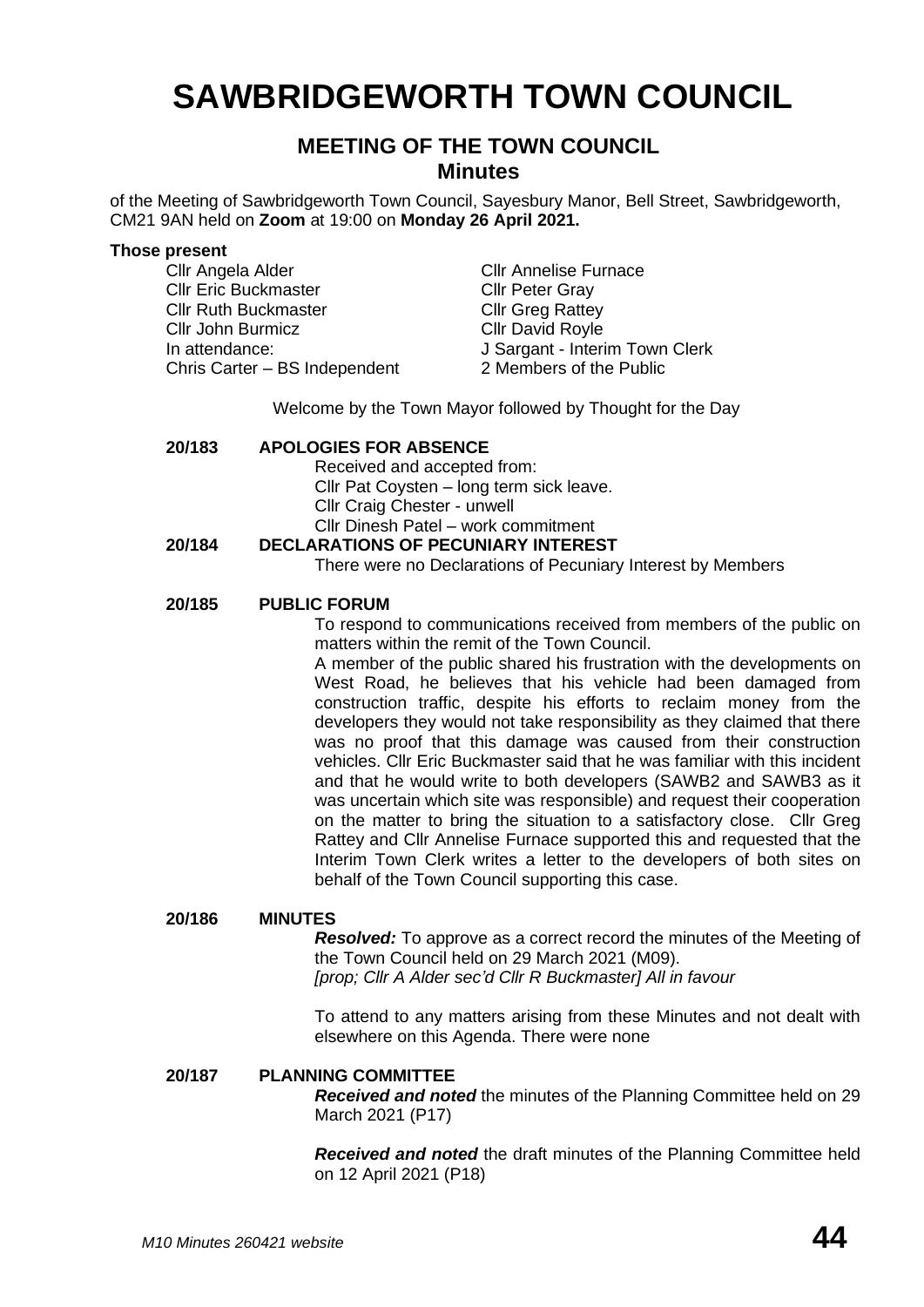# **20/188 FINANCE AND POLICY MEETING**  *Received and noted* the draft minutes of the Finance and Policy Committee meeting held on 12 April 2021 (F04)

# **20/189 ECO-AUDIT WORKING PARTY**

*Received and noted* the notes of the Eco-Audit Working Party held on 22 March 2021.

# **20/190 TOWN GREEN WORKING PARTY**

*Received and noted* the notes of the Town Green Working Group held on 06 April 2021

*Interim Town Clerk reported that artwork had been received from Fawbert and Barnard School and Cllr D Royle confirmed that he had received ideas and suggestions from the Brownies. It was agreed that all of the work would be displayed in the council chamber over a few days and councillors were welcome to book a slot of time with officers to visit the chamber and view the work. COVID restrictions will be in place.*

# **20/191 STANDING ORDERS**

*Resolved:* to amend Standing Orders by the addition of the following clause:

1 (d). Subject to the provisions of the Coronavirus Act 2020, meetings of the Council and its Committees and sub-Committees may be held remotely by a media platform such as Zoom or Teams.

*[prop; Cllr G Rattey, sec'd Cllr J Burmicz] All in favour*

#### **20/192 APPOINTMENT OF TOWN CLERK AND RFO**

*Resolved:* to suspend Standing Orders for this agenda item only *[prop; Cllr A Alder, sec'd Cllr E Buckmaster] All in favour*

*Resolved:* to accept the recommendation of the Appointments and Appraisals Committee to appoint Mr Christopher Hunt as Town Clerk and RFO with effect from 06 September 2021.

*[prop; Cllr A Alder, sec'd Cllr G Rattey] All in favour*

# **20/193 WEST ROAD DEVELOPMENTS (SAWB 2 & SAWB 3)**

Cllr E Buckmaster updated as follows:

- A meeting with the local police team on site at West Road and collective discussions with both developers had taken place and the police will be writing to developers with their 'action points' to further assist with the enforcement of health and safety concerns with regards to both sites in West Road.
- Developers are more cooperative with adhering to the time restrictions that have been put in place. Both developers have marshals at the top of West Road who are able to give advice on locations to wait if a supplier should arrive early to site.
- Cllr E Buckmaster still requires residents and parishioners to report to him any breaches that they witness, especially with weight limit restriction infringement.
- Barratts had written to all residents requesting that they move their vehicles from the roads so that they can sweep the roads clear of stones and debris from constructions vehicles, some residents were reluctant to do so. A member of the public confirmed that letters had not been delivered to households but placed on vehicles that had blown away. Cllr E Buckmaster will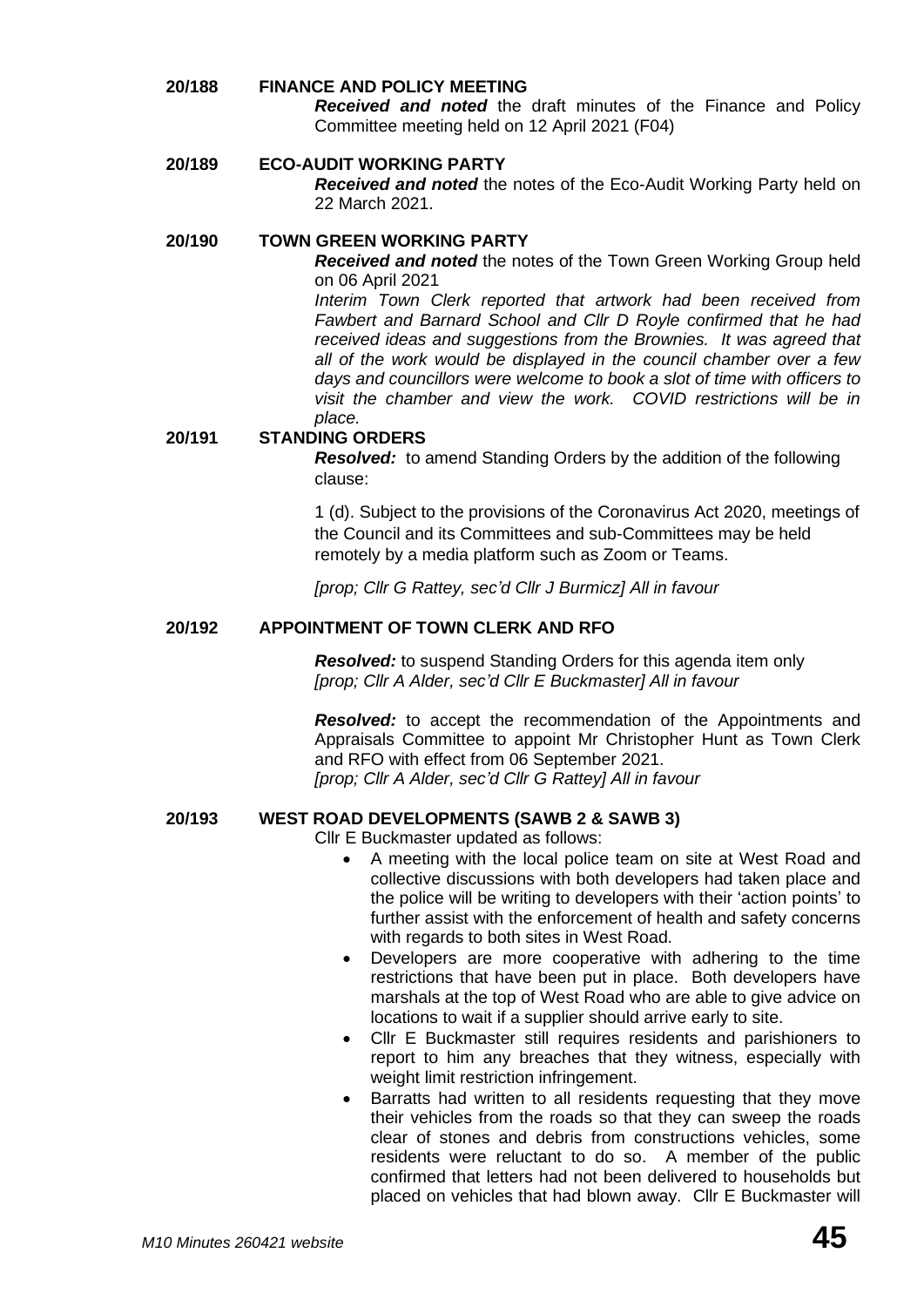inform them that they need to write to households.

- Taylor Wimpey confirmed that they had updated their Transport Management Plan drawing and this has been issued to all of their suppliers and sub-contractors, this document clearly outlines the use of the Spellbrook layby.
- Mandeville School expansion has been incorrectly reported on Social Media claiming that the plans to expand will not be started until all the houses have been built. This is incorrect, Herts County Council will be going out to consultation soon.

*Cllr A Alder* suggested that signs that have been erected in neighbouring towns around construction sites clearly displaying 'No Construction Vehicles' were effective and could be used on the High Wych Road and at other locations around the town to reinforce the message on access. Cllr E Buckmaster agreed that this was an effective solution and would investigate this further.

### **20/194 TOWN EVENTS 2021**

Town Managers across East Herts had met and all were cautious about large scale events, further government guidelines awaited to ascertain what type of events could proceed.

### **20/195 MAYOR'S CORRESPONDENCE AND COMMUNICATIONS**

Additionally, to the submitted report:

- o Air Quality letter response from East Herts Council and a meeting is arranged for 12 May 2021 at 12 noon via Zoom. Please email Cllr A Furnace if you wish to be invited to this meeting.
- o Grateful thanks to Interim Clerk for executing the protocol on the death of HRH The Prince Philip, Duke of Edinburgh, a book of condolence was opened in line with the protocol in a COVID secure environment, a 2 minute silence was held on Saturday 17<sup>th</sup> April outside the council offices. Additional thanks to Father Simon of Great St Marys for the Service of Remembrance that was held on Sunday 18<sup>th</sup> at 3pm. Thanks given to all Councillors that were able to attend these events.
- $\circ$  Sawbo Daily Mile charity event thank you to all those that participated in this event and have made donations to the charities.
- $\circ$  Attendance at Scouts AGM via Zoom on Saturday 24<sup>th</sup> April 2021.

*Cllr A Alder advised that a sum of around £150 had been raised in the retiring collection at the Service of Remembrance on Sunday 18th April on behalf of the Mayor's charities.* 

# **20/196 REPRESENTATIVES REPORTS**

To receive representatives reports from:

- County Councillor E Buckmaster in addition to the report detailed:
	- 20MPH speed limit is due to be in place imminently.
		- Sheering Mill Lane One-Way System Public engagement will take place in May 2021.
		- Burnside and London Road yellow lines are imminent. Due date was after 19 April 2021.
		- Interim Town Clerk had reported that a fire had occurred in the Vantorts play area, also a fire in Pishiobury Park over the weekend. It is not believed that the incidents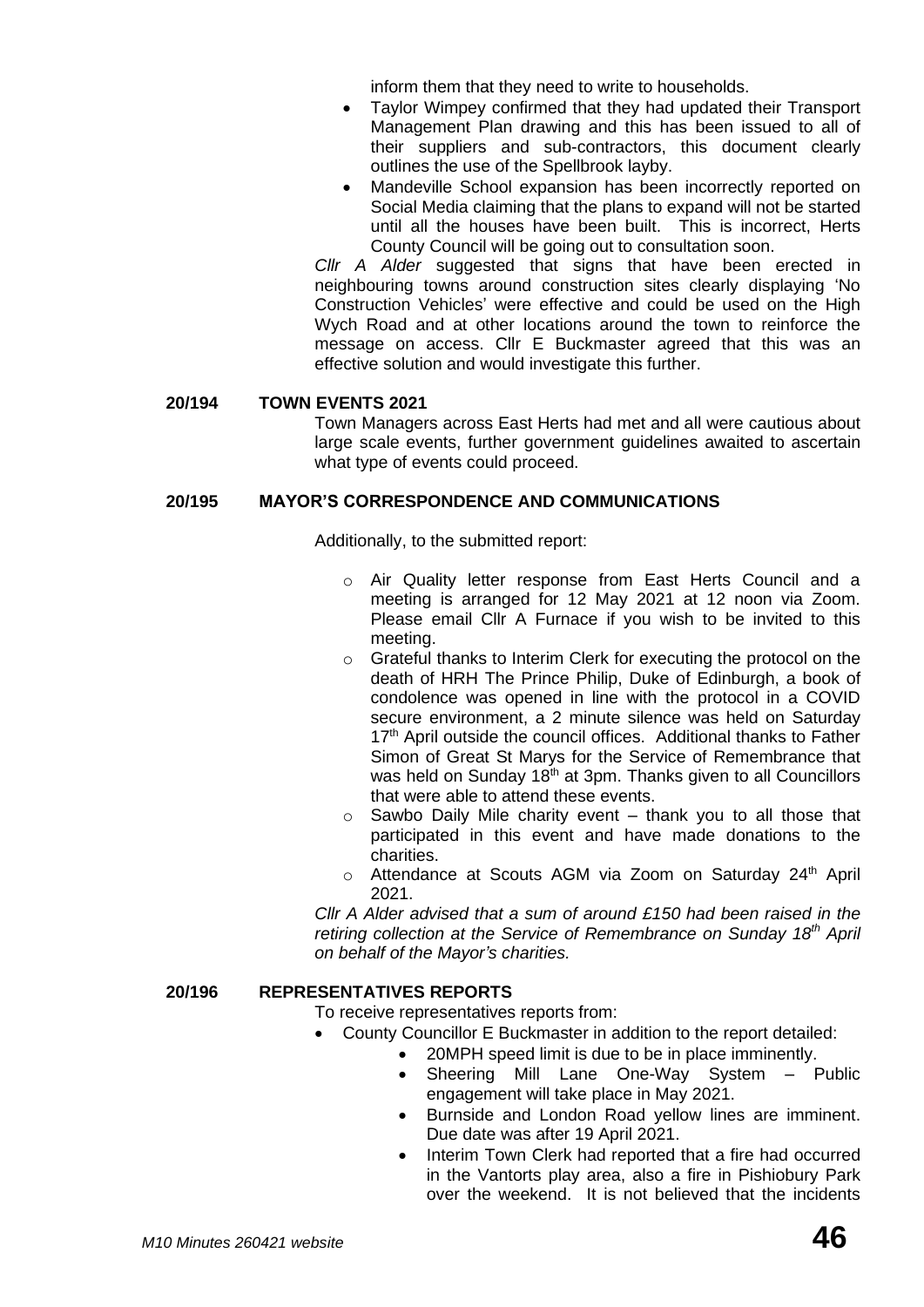were connected, the head of service for East Herts Council has issued a press statement detailing that the Vantorts play area fire was arson and that the Pishiobury Park fire was accidental as a result of a BBQ not being extinguished completely after use. BBQ's are not permitted in this area and therefore warnings will be issued around the park.

- District Councillor Alder Report in addition to the report detailed:
	- East Herts Council full council meeting has been brought forward to 29 April 2021.
- District Councillor R Buckmaster had no further updates to the submitted report.
- District Councillor J Burmicz in addition to the report detailed:
	- He was in consultation with East Herts Planning department and a meeting was due on 29<sup>th</sup> April to gain further information for the hospitality industry on outside temporary structures. Cllr Gray reported that in his experience it had been difficult to find the relevant information, although officers from East Herts had visited some public houses and confirmed that the structures they had erected were suitable and in line with current COVID guidelines. Cllr R Buckmaster confirmed that regulations on these temporary structures had been relaxed and extended from 28 days to 56 days.
- Other Representatives

Cllr Royle - Footpaths; Schools; Town Twinning and in addition:

• Confirmed that a report from East Herts Council officer David Thorogood on the Nature Reserve would be progressed via Cllr E Buckmaster in the near future. Cllr E Buckmaster confirmed that the decision on this would be made in a process known as a 'non key decision' that does not have to go through the committee system and the decision is made by an executive member, he predicts an outcome during May 2021.

Cllr R Buckmaster *–* RHSO; SYPRC and in addition;

- SYPRC Benches installed at Bullfields and the groundwork for a cycle rack has been completed.
- RHSO Juice will be sold in June in Bell Street. Apple Day in October is under consideration in line with current COVID restrictions.
- Library Update a risk assessment has been carried out and they are waiting for screens to be installed, volunteers are being trained for the re-opening. There is no official date at present, but it will be with reduced opening times and a maximum of 7 people at any time will be permitted in the library and this includes working volunteers. Updates will be posted on the town council website. There will be a 15 minute browsing time per person once open.

Cllr E Buckmaster – Shaping Sawbridgeworth Update, there is an ad hoc Shaping Sawbridgeworth Development Monitoring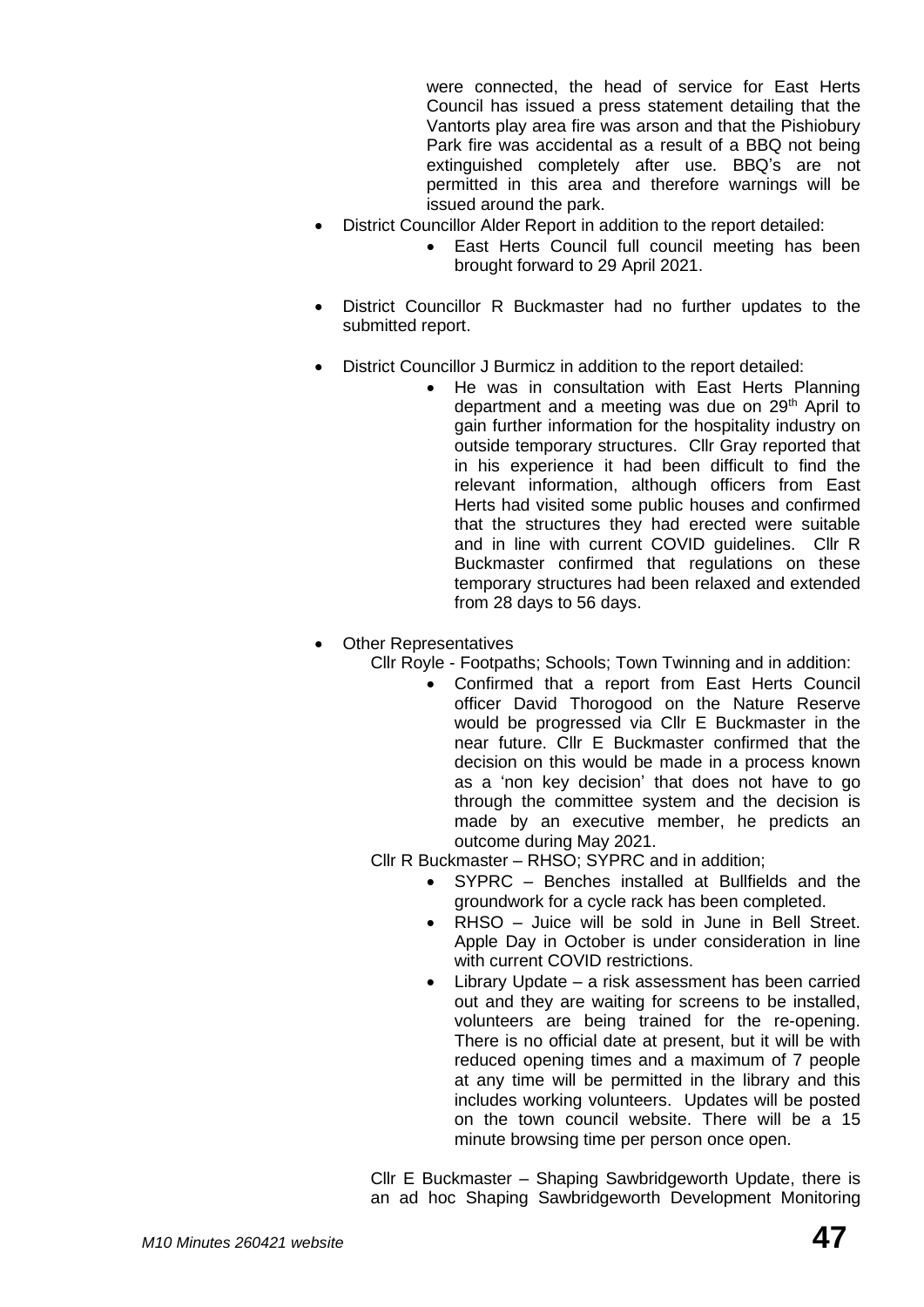Committee, this will be revived in the new civic year, it will be open for all members to attend. S106 documents had detailed that there was £13k allocated from one developer for the Bullfields playing field. A meeting to review the allocation of S106 monies would be useful for future planning.

#### **20/197 LOCAL BUSINESSES**

Cllr G Rattey reported that the opening of new travel agents in Knight Street on Saturday 1<sup>st</sup> May was the mark of exciting times ahead for the town in terms of vibrancy.

East Herts Council has paid out 95% of the re-start grants which is a fantastic achievement and praised the officer team at East Herts Council.

*Cllr A Alder congratulated Cllr G Rattey and Jo Sargant for the huge amount of work and dedication given to the businesses in the town during this very difficult last year. Cllr P Gray supported Cllr A Alder's comment and said that the information that had been given out and the method of communication was excellent.* 

#### **20/198 DEVOLUTION AND RECOVERY**

With no update on this white paper, Cllr E Buckmaster suggested that this agenda item had been long standing with no progress and recommended that it be included in future under Deposit & Consultation Documents agenda item. Cllr A Furnace agreed to suspend the agenda item until more progress is made.

#### **20/199 DEPOSIT & CONSULTATION DOCUMENTS**

*Received and noted:* NALC Consultation on Remote Meetings. Cllr A Furnace requested members to send their comments to her and she would consolidate a response.

- **20/200 FINANCIAL REPORT** *Received and noted.*
- **20/201 ACCOUNTS FOR PAYMENT** *Received and noted.*
- **20/202 BANK RECONCILLATIONS AND MANDATES** *Received and noted.*
- **20/203 ITEMS FOR FUTURE AGENDAS** There were no items for future agendas

#### **Meeting ended at 20:08**

#### **Thought for the Day given by Cllr J Burmicz:**

The Patriarchs, An Elegy - Written to mark Prince Philip's death, by Poet Laureate, Simon Armitage

The weather in the window this morning is snow, unseasonal singular flakes, a slow winter's final shiver. On such an occasion to presume to eulogise one man is to pipe up for a whole generation – that crew whose survival was always the stuff of minor miracle, who came ashore in orange-crate coracles,